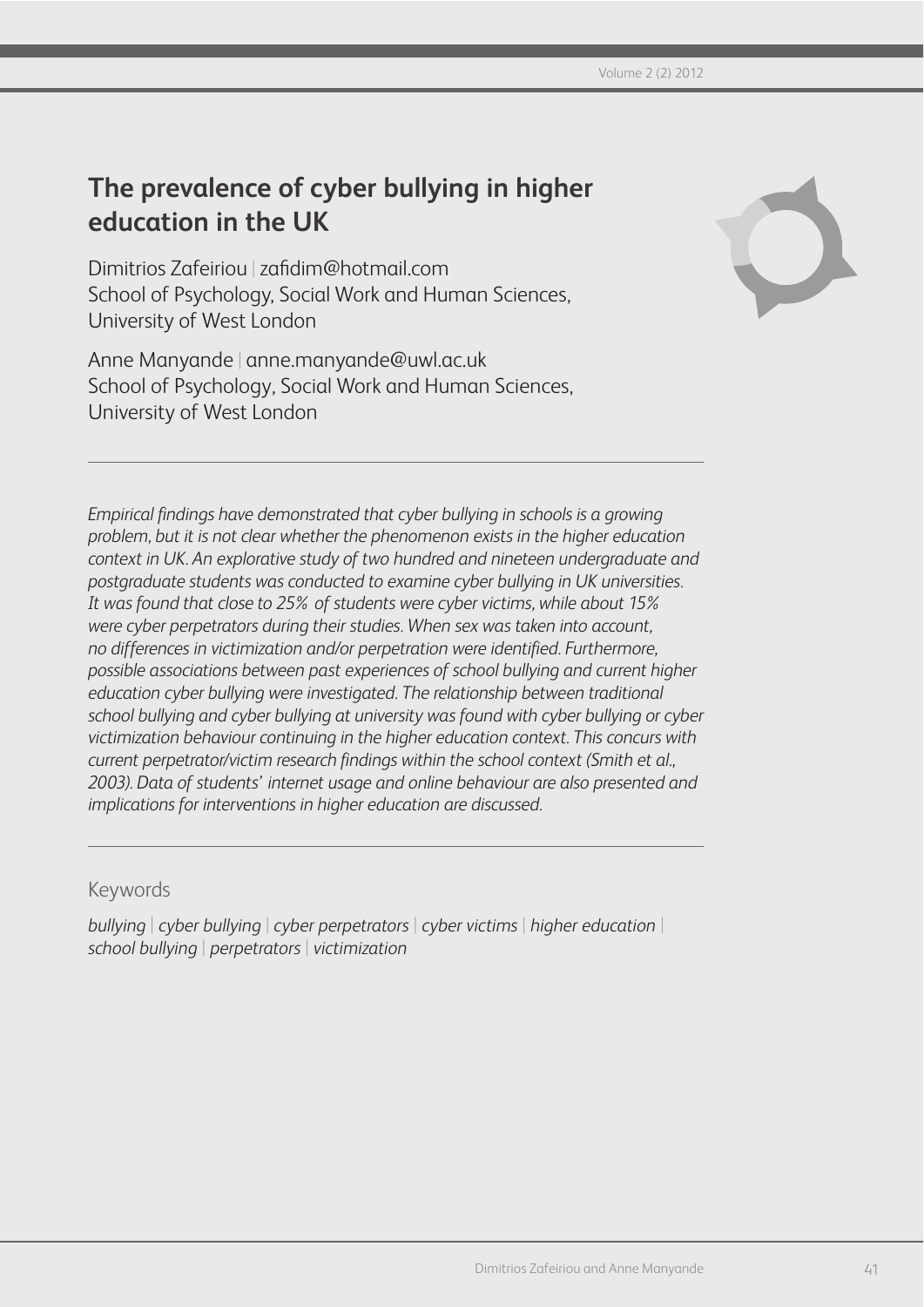# Introduction

Over the past two decades there has been a shift in the ways people interact and communicate. The availability of low cost mobile devices was the first step in adopting a new communication paradigm, which was developed due to the wide spread use of the internet and the growing access people have to it (Beran and Li, 2005). Research suggests that in general, electronic tools are viewed as the preferred means of communication by internet users (Schrock and Boyd, 2008). In addition, one strong feature is that internet users between the ages of 12 and 30 years tend to use internet and mobile communication tools as their primary means of communication (Patching and Hinduja, 2006; Mishna, Saini and Solomon, 2009). Paradoxically, these new ways of communication and interaction have resulted in the use of electronic communication to bully others, a pernicious behaviour referred to as cyber bullying.

It is generally accepted that whether individuals 'label' themselves as victims or perpetrators of bullying, the negative effects are devastating (Boulton and Underwood, 1992). These can range from insecurity, anxiety, loneliness, depression, low self-esteem, to more serious cases, which may ultimately result in suicide. Besides, what is more deplorable is that overall global estimates suggest that at least 5% of those in the primary and secondary schools aged between 6 and 16 years are bullied daily (Smith and Shu, 2000).

This paper seeks to examine the prevalence of cyber bullying in higher education. Research into cyber bullying in schools has accelerated in last ten years and has been established to be a global phenomenon (Mishna, Pepler, Cook and Wiener, 2010). This research will therefore, try to ascertain the scale of the problem in the higher education context in the UK.

# Traditional Bullying

The traditional act of bullying (such as stealing, hitting, taunting, pranks, teasing and threatening) is an aggressive repeated behaviour intended to cause physical and/ or mental harm and is usually carried out by a person or a group of people (Smith, Cowie, Olafsson et al., 2002; Kepenecki and Cincir, 2006). There is often an imbalance of power between the perpetrator and the victim. In a school environment, a typical victim is usually more anxious, insecure, sensitive and quiet. Whereas bullies have a strong need to dominate others and have a higher tendency towards violence than other children. Yet, understanding why some people bully and what makes others easier targets, or more vulnerable to bullies is considerably much more difficult.

Studies of bullying in school have indicated that personality traits exist in both perpetrators and victims that remain stable throughout childhood and adulthood (Perry et al., 1988; Glaso et al., 2007). This led Randall (1997) to suggest that those personality traits linked to bullying and victimization are to a large extent a byproduct of early childhood experiences which are associated to parenting styles and parent-child interactions. Such a view is strongly supported by Bandura's (1986) social learning theory and Skinner's (1953) operant conditioning theory. The claim being that behaviour patterns seen in adults are a reflection of childhood development through processes of reinforcement and modeling. If this is the case, that bullying at school results in social learning and modeling, can the same explanation be given to bullying in higher education or is bullying in higher education more dependent on the situation or context?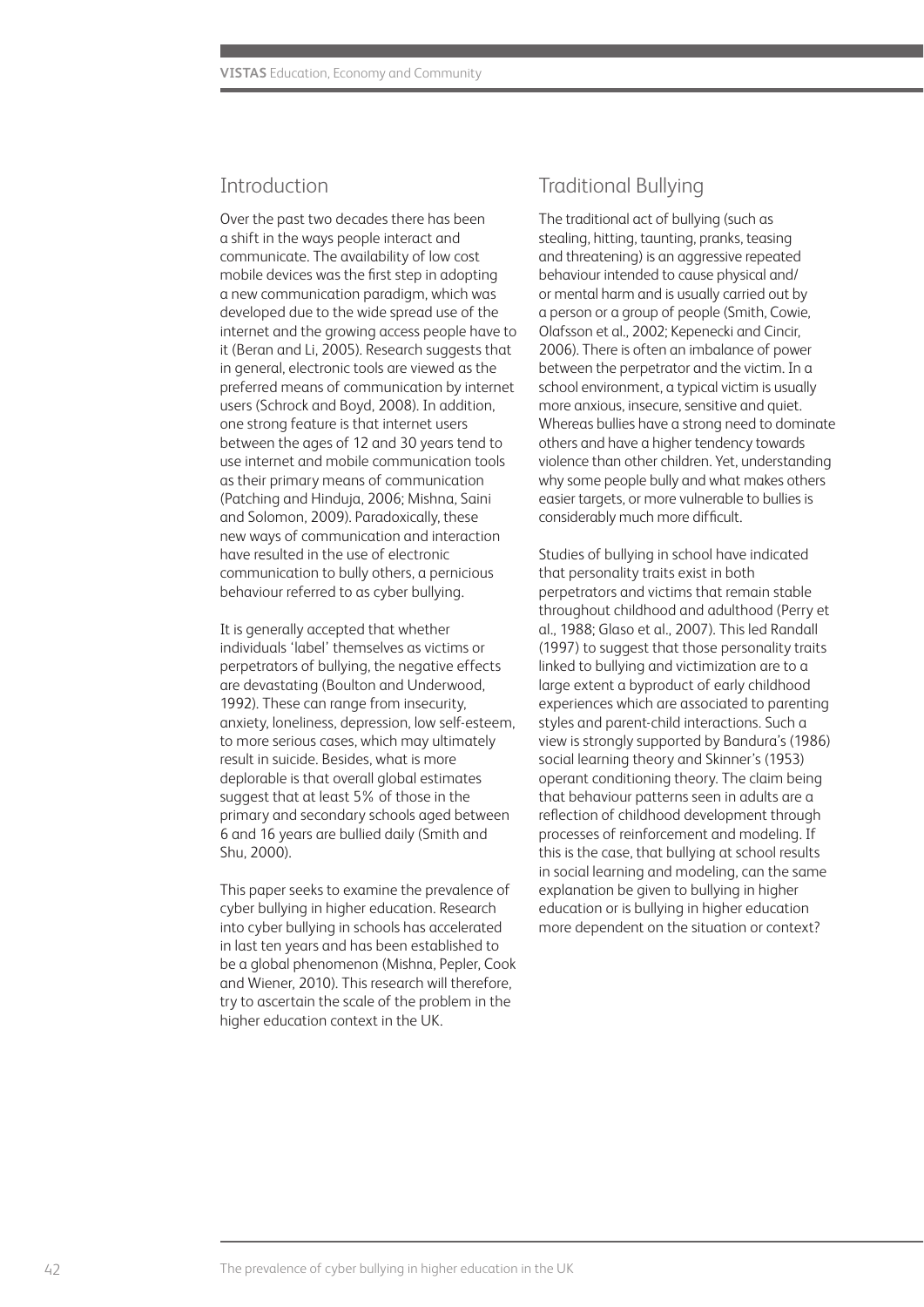# Cyber bullying in schools

 An early definition of cyber bullying was given by Nelson (2003) who described it as a deliberate, repeated and hostile behaviour by an individual or group that is intended to harm others who are defenseless, through the use of information and communication technologies such as emails, mobile phones, text messages, instant messaging, social media (Facebook, Twitter, etc.) and web pages. Even though direct physical violence is not considered cyber bullying, it is still a serious hostile behaviour not unlike traditional bullying, with acts such as internet stalking, threats of physical violence, sexual intimidation and threats to the victim's well-being (Spitzberg and Hoobler, 2002).

 A study examining the nature and extent of cyber bullying and how it is experienced by adolescents, was conducted by Li (2007). The study's participants were 177 seventh grade students from two urban Canadian schools. An important feature which led to the selection of these schools was that both were involved at the time in a large educational technology project which encouraged students to utilize information technologies within the schools premises and at home in order to enhance their studying strategies and social interactions. The study employed a 26-item questionnaire, which assessed students' cyber bullying related experiences.

The reported results showed that 14.5% of the students had used an electronic device to bully someone else while 25% had been victims of cyber bullying. Furthermore, it was reported that 31.8% of victims were cyber bullied by their peers, 11.4% by individuals not linked to the school and 15.9% faced cyber bullying via multiple sources. With regards to the frequency to which cyber bullying occurred, 43% of the perpetrators indicated that they had cyber bullied others less than 4 times, 30% reported four to ten times and 26% more than ten times. Remarkably, 60% indicated that they were cyber bullied less than 4 times, 18% about 4 to 10 times and 22.7% faced cyber bullying more than ten times. Females were particularly more likely to be victims (59%) than perpetrators (43.5%), while males were less likely to be victims (38.6%) but perpetrators (52.2%). The methods by which victims were cyber bullied were emails (22.7%), chat rooms (36.4%) and at times a

combination of both plus cell phones (40.9%). On some occasions, perpetrators used multiple sources (55%) and less frequently emails (9%) or chat rooms (36.4%). (Li, 2007).

A very significant observation made by Li (2007), was that almost half of the victims had no knowledge of who was cyber bullying them. This highlights the problem of anonymity when dealing with cyber bullying. It is not only that anonymity allows perpetrators to be more hurtful and scathing but there is also the deficit of direct legislation against bullying online (Mishna, Saini and Solomon, 2009). The authors of the study in addition concede that there could be a perpetrator-victim cycle, which implies that cyber bullying perpetrators are more likely to be themselves victims of cyber bullying (Mishna et al., 2010).

The acknowledgment of cyber bullying as a pervasive phenomenon in schools has led researchers to investigate the possible psychological consequences for victims and perpetrators. Although studies on traditional bullying have shown that there are no major differences between victims and aggressors in their reported levels of depression, this has however, not been the case with cyber bullying. Cyber victims reported significantly higher levels of depression compared to traditional bullying victims (Wang, Nansel and Iannoti, 2011). Anonymity could however, account for the differences found.

A victim of cyber bullying may be faced with anonymous online harassment from a variety of sources, such as blogs containing false or real personal pictures/details, or the publishing of an untrue rumour on a micro-blogging page (e.g. Twitter) which can spread very quickly and be accessed or read by a great number of people. The defenseless victim of such an attack may feel isolated, helpless and experience depressive symptoms (Smith et al., 2008). There have been a few high profile apparent suicides linked to cyber bullying in the media recently. The *Irish Examiner*, on October 29th 2012 reported on the suicide of Erin Gallagher as a direct result of being bullied. *'She was only 13 years old and was found dead after telling friends on a controversial website that she was considering killing herself after being subjected to a vicious bullying campaign'* (O'Cionnaith, 2012 p.4).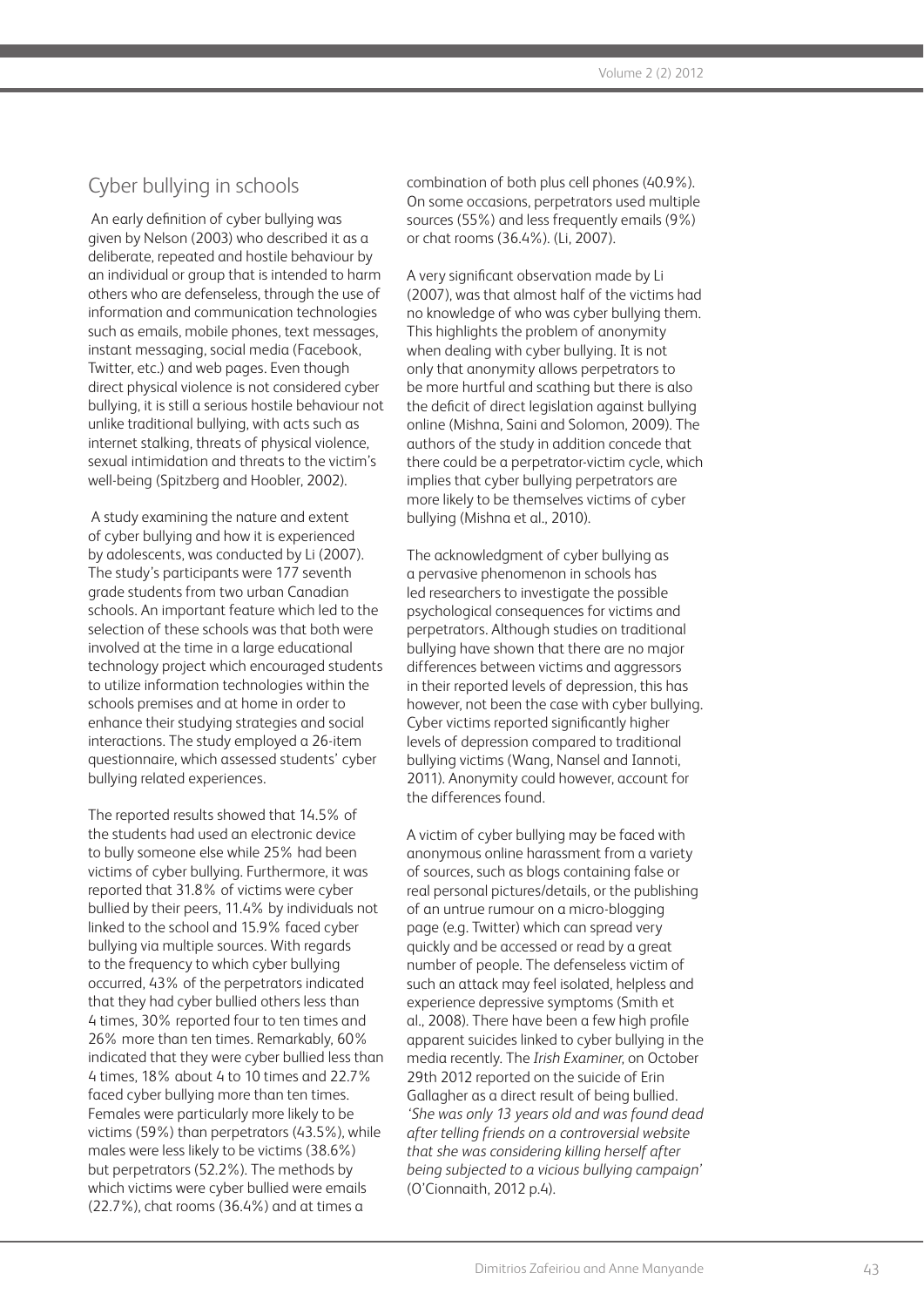While there is a plethora of research that has examined the prevalence of school cyber bullying and how it affects students' social life, psychological well-being and academic performance, the methods used have been mainly quantitative. This means that most of the studies are limited through overreliance on self-reports and perhaps use of inadequate measures to capture cyber bullying behaviour. Nonetheless, bullying is very individualistic and subjective, and can mean different things to different people. A different approach was therefore needed. A study that gave such a different perspective, was the one conducted by Mishna, Saini and Solomon (2009). They explored the students' own experiences of cyber bullying by employing grounded theory. Seven focus groups involving 38 students were used to collect the data. Some of the themes that emerged from the analysis were characterized as unique to cyber bullying. Bullying was deemed to have occurred if a student had experienced the perpetration on a particular site, during a predefined time and the cyber bullying was anonymous.

The subjective approach epitomized by Mishna et al., (2009) also found that cyber bullying can take place at any time even outside the school as long as a student had internet connection or access to a mobile device. Students considered such experience as unnerving and invasive. The authors concluded that by its nature, anonymity is what gives cyber bullying its power. Victims could therefore become trapped in a reinforcing cycle where the anonymity of the perpetrator leads to insecurity, low-esteem, feelings of anger and frustration, which in turn leads to further victimization (Mishna, Saini and Solomon, 2009).

### Cyber bullying in higher education

While the phenomenon of cyber bullying in schools has been identified by numerous previous studies, the research of this pernicious behaviour in higher education has been extremely limited. One of the most comprehensive recent studies that has examined this behaviour in a higher education setting originated in the USA and was conducted by MacDonald and Roberts-Pittman (2010). They surveyed 439 college students with an average age of 22.97 years (SD= 6.62), 71.9% were females while 28.1% were males, some were undergraduate students (87%) and others were postgraduates (13%).

The study demonstrated that 21.9% of the participants were cyber victims, 8.6% were cyber bullies while 38% had known someone who had been a victim of cyber bullying in their college. Gender seems to be relatively immaterial with regards to cyber victimization (males (21.9%) vs. females (22%)) however males appeared to be more at risk of cyber perpetration (7.6% females vs. 11.4 males).

This report further highlighted that social networking services were the most prevalent methods used by cyber bullies since 25% of the victims reported being at the receiving end of cyber bullying through such methods. More than a fifth of those targeted (21.2%) reported that they had been cyber bullied through text messaging and/or voicemails communicated via their mobile phones. Instant messaging services (13.2%) and chat rooms (9.9%) were also identified as means of cyber victimization. A smaller proportion (6.8%) of victims was cyber bullied through posting on websites and blogs.

MacDonald's and Roberts-Pittman (2010) have reported other findings from their study based on correlation analysis. They revealed that traditional bullying was linked to all three cyber bullying experiences (victimization, perpetration, witnessing). This study indeed championed the notion that cyber bullying in the higher education context truly exists to the same extent as it does in schools.

Another recent study exploring the prevalence and characteristics of cyber bullying among university students was carried out by Turan, Polat, Karapili, Uysal and Turan (2011). In their study the researchers wanted to establish whether the behaviour existed in Turkish higher education institutions.

They recruited 579 undergraduate and postgraduate students (329 females and 250 males) to take part in their study. Their ages ranged from 18 to 30 years (mean age – 21.9 years; SD: 1.73). Participants were asked whether they had knowledge of a friend or acquaintance that had been harassed through electronic means and whether they too had been victims. A positive response led to a further question about identifying where the harassment took place (emails, mobile phones, etc.) and its frequency.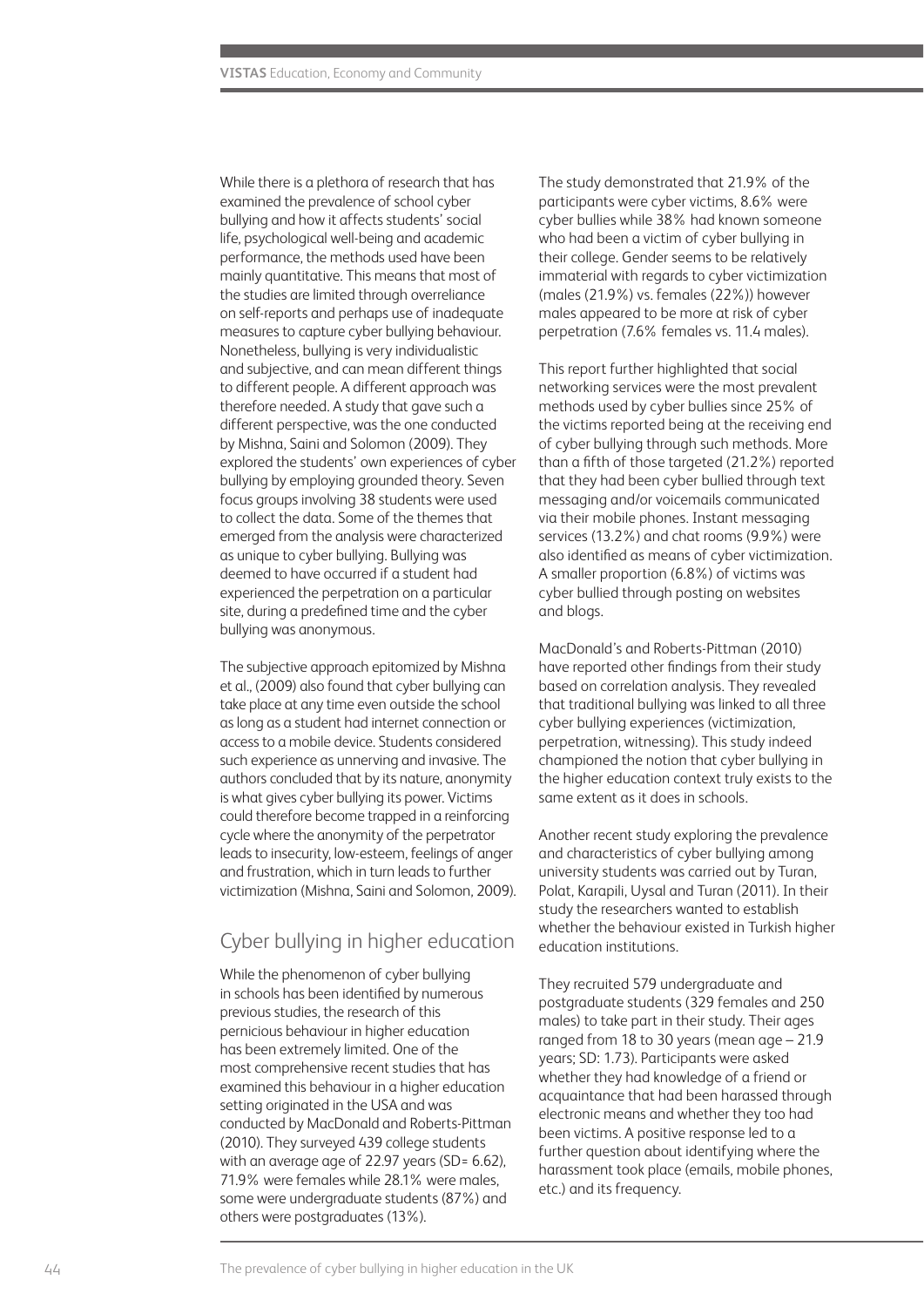Turan et al. (2011) found that 74.8% knew someone who had been cyber bullied, while 56.1% reported being targeted by cyber bullies. A fifth (20.7%) identified the internet as the source of harassment, for 27.7% it was mobile phones and for 51.7% it was both the internet and mobile phones. With regards to the frequency of harassment, 14% responded that it happened once, 30% twice and 56% more than twice. As to whether victims knew the gender of their perpetrator, 54.5% answered that it was a male, 18% a female, 7% both male and female and 20.5% didn't know the gender of the bully. In this study there were significant gender differences in cyber victimization with more incidences reported by females (64.7%) than by males (45.4%).

Even though the study conducted by Turan et al. (2011) produced additional information regarding university students' experiences of harassment perpetrated through electronic means, it is not very clear whether the researchers managed to identify cyber bullying behaviour through their methodology. Self reporting of cyber bullying can easily distort bullying figures whether by over or under reporting. With this research, limitations lie within the scoring system used in the cyber bullying questionnaire. The researchers considered that a participant was a cyber victim even when they responded that it happened once and/or twice, when in fact one of the defining characteristics of cyber bullying is its repeated and frequent nature (Li, 2007; Nelson, 2003; Barkoukis and Panagiotou 2012). If a time frame (e.g. during the past month) had been given by the researchers, it would have been clearer whether the participants were reporting cyber victimization rather than just instances of online aggression or harassment.

In summary, the research on the phenomenon of cyber bullying in higher education is very new and already reported findings are not very extensive. Moreover, to date, there is no study exploring the behaviour of cyber bullying in higher education in the United Kingdom. There are indications of the phenomenon's existence as reported from media outlets. For example the very recent exposure of cyber bullying behaviour in the chat services of the Cambridge university's online library, which led the university authorities to shut them down (Smith, 2012) or the case of an 18-year old girl who was convicted and jailed for cyber bullying another university student through Facebook (Salked, 2009). Prior to committing suicide, the victim had received numerous death threats and continuous online bullying.

Previous studies examining school online bullying established that there are gender differences in victimization and perpetration. However, these results have not been borne out by studies examining these differences in higher education. It would also be interesting to investigate the claim that victims can become trapped in a vicious cycle where victimization leads to anger and the need to retaliate which in turn leads to perpetration and then to further victimization

The overall aims of the present study were:

- to establish whether cyber bullying is an existing phenomenon in higher education in the UK
- to explore students' behaviour in relation to current communication methods offered by information technologies (email, social media, internet etc.).
- to examine if there are gender differences in relation with cyber bullying victimization and perpetration.
- the examination of possible associations between past school bullying experiences and cyber bullying in higher education.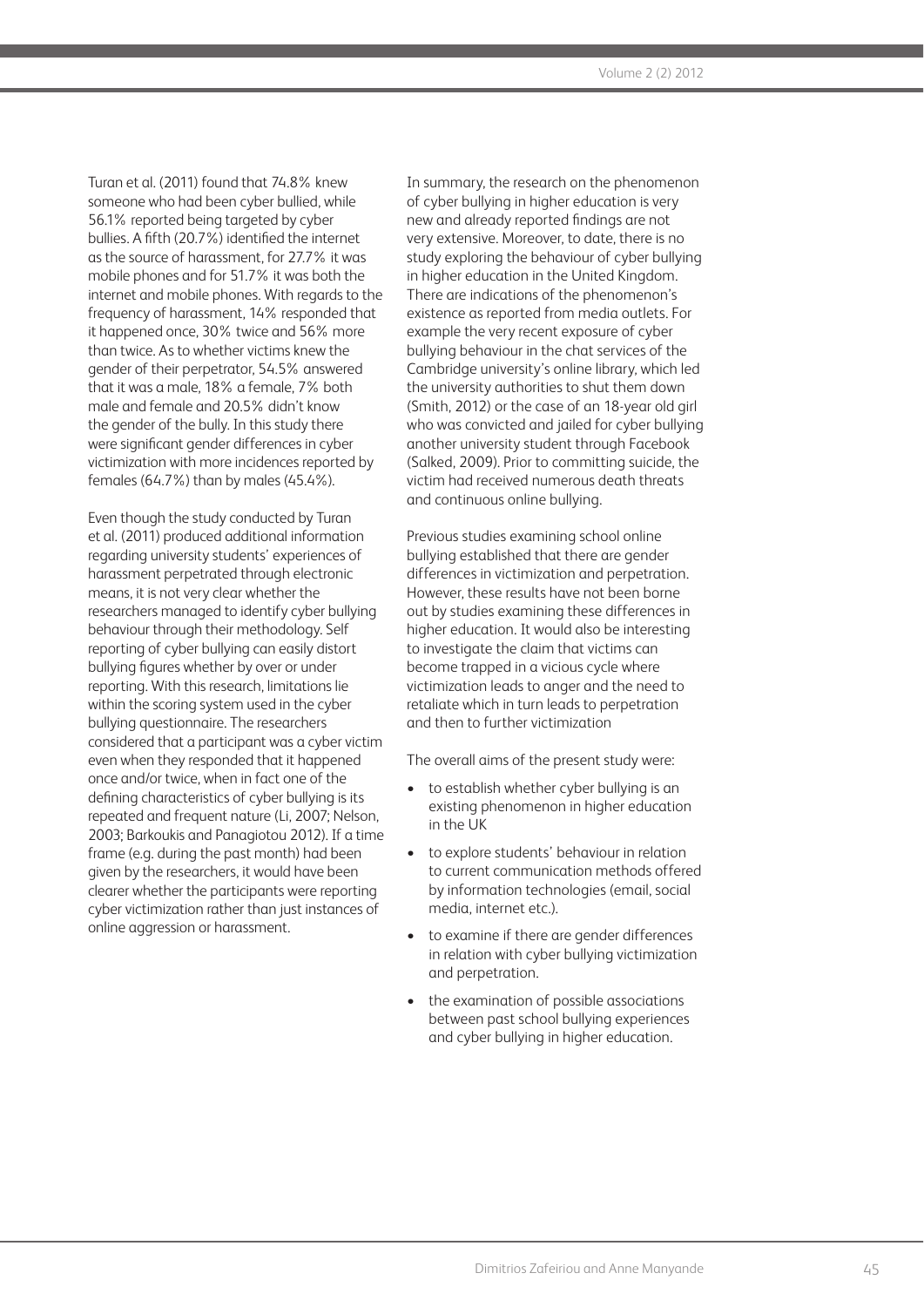# Method

**Design:** This was a cross-sectional study which examined variables related to past (school) and present (higher education) cyber bullying and victimization experiences. Frequency of bullying and victimization was also considered.

**Participants:** Two hundred and seventythree undergraduate and postgraduate students were recruited online to participate in the study. Data from 54 participants was eliminated from the final analysis due to either being erroneously completed or showing missing values. The age range for the final sample (N = 219) was 18 to 36 years (Mean= 22.12, SD= 4.34). There were 121 males (55.3%) and 98 females (44.7%).

**Materials:** Participants completed a selfadministered questionnaire, which assessed the following:

*Socio-demographic factors.* A questionnaire was constructed to gather the following demographic details and information: age, gender, year of study, use of electronic devices particularly access to a personal computer, internet usage and internet enabled mobile devices. Participants were also asked about their use of internet enabling communication techniques such as emails, social media profiles and whether they value the people they meet online and reveal their identity to them.

*Cyber bullying and past bullying experiences questionnaire.* A description of cyber bullying was available to the participants before they completed the questionnaire. The questionnaire followed the structure developed by MacDonald and Roberts-Pittman (2010). There were two parts to the questionnaire. Firstly, they completed two questions examining their experience of bullying at school: 'How often were you bullied in school?' and 'How often did you take part in bullying another student at school?' Secondly, cyber bullying experiences during higher education were assessed by answering the following questions: 'How often were you cyber bullied at university?' and 'How often did you cyber bully others at university?' Scoring was on a 4-point Likert scale (1, 2, 3, 4) with possible scores ranging from one (no/ never) to four (several times) and higher scores indicating greater levels of perpetration or victimization.

**Procedure:** Ethical clearance was obtained from the university's ethics committee before conducting the study. The online questionnaire was posted in forums and sent in emailing lists. Participants entering the webpage of the survey were presented with a briefing form giving them information about the study as well as some information about the research and researchers. The second page, which was the consent form, was designed to obtain consent before the participants could proceed to the actual questionnaire battery. Therefore, if participants wanted to proceed and agreed to take part in the study, they could click an accept link and proceed, otherwise they could click a decline link, thus not have any access to the questionnaires.

It was made clear both in the briefing form and consent form that participation was voluntary, that no personal identification details were required and that even if they accepted and completed the questionnaire, they could withdraw at any time from the procedure by simply closing the survey page in their browser. Participants were also assured that they could not be identified from the data they provided and that the data would only be used for statistical purposes and be kept safely by the researchers.

Participants who agreed to take part in the survey and completed the questionnaires, were presented with a final page containing a debriefing form, information on how to contact the researchers as well as links to websites with information on cyber bullying and cyber bullying victims support services.

**Statistical analysis:** Pearson's productmoment correlation coefficient was used to examine the possible associations between past school bullying experiences and higher education cyber bullying. Between subjects independent t-tests were used to analyze sex differences.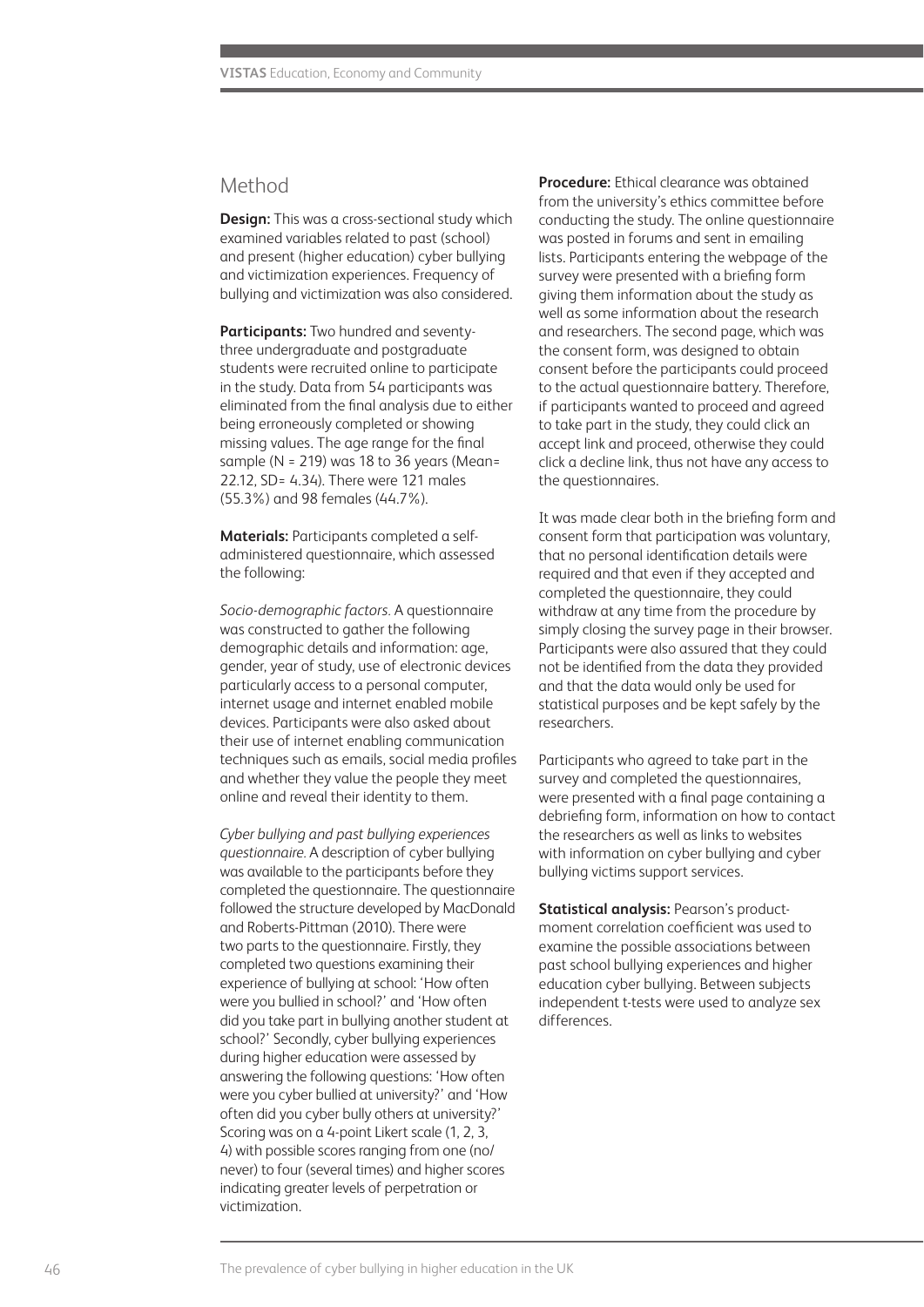# Results

The main aim of this study was to examine whether cyber bullying exists in higher education. Besides identifying associations between previous school bullying and experiences of cyber bullying in higher education, the study also focused on investigating gender differences. Analysis was carried out using SPSS for Windows version 19.

**Participants' socio-demographic characteristics:** The first stage of the analysis yielded descriptive statistics which are presented in various tables. Table 1 shows the participants' level of study at university and that most of the students were studying at undergraduate level in year 2.

#### **Table 1 – Participants' year of university attendance**

| <b>Participants (N=219)</b> | $N(\%)$      |
|-----------------------------|--------------|
| 1st year student            | 62 (28.3%)   |
| 2nd year student            | 89 (40.6%)   |
| 3rd year student            | $43(19.6\%)$ |
| <b>Postgraduate student</b> | 25 (11.4%)   |

Table 2 reports the online communication services mainly used by students in higher education. The vast majority stated that they accessed the internet daily through personal computers and internet enabled mobile devices.

#### **Table 2 – Internet access through personal computers and mobile devices**

| <b>Internet Access</b> | <b>Participants (N=219)</b> |                   |  |
|------------------------|-----------------------------|-------------------|--|
|                        | Personal computer (%)       | Mobile device (%) |  |
| Yes                    | 204 (93.2%)                 | 186 (84.9%)       |  |
| No                     | $15(6.8\%)$                 | 33 (15.1%)        |  |

When students were given the opportunity to describe their behaviour online, most responded that they did not use an alias and posted pictures of themselves in order to meet new people online. Table 3 gives the frequency data regarding students' online behaviour with regards to social media.

#### **Table 3 – Participants' online behaviour in social media services**

| <b>Online behaviour</b>       | $N = 219$   |             |  |
|-------------------------------|-------------|-------------|--|
|                               | Yes $(\%)$  | No (%)      |  |
| Online profile                | 219 (100%)  | $0(0\%)$    |  |
| Real identity use             | 186 (84.9%) | 33 (15.1%)  |  |
| <b>Pictures of themselves</b> | 198 (90.4%) | $21(9.6\%)$ |  |
| Meeting people online         | 174 (79.5%) | 45 (20.5%)  |  |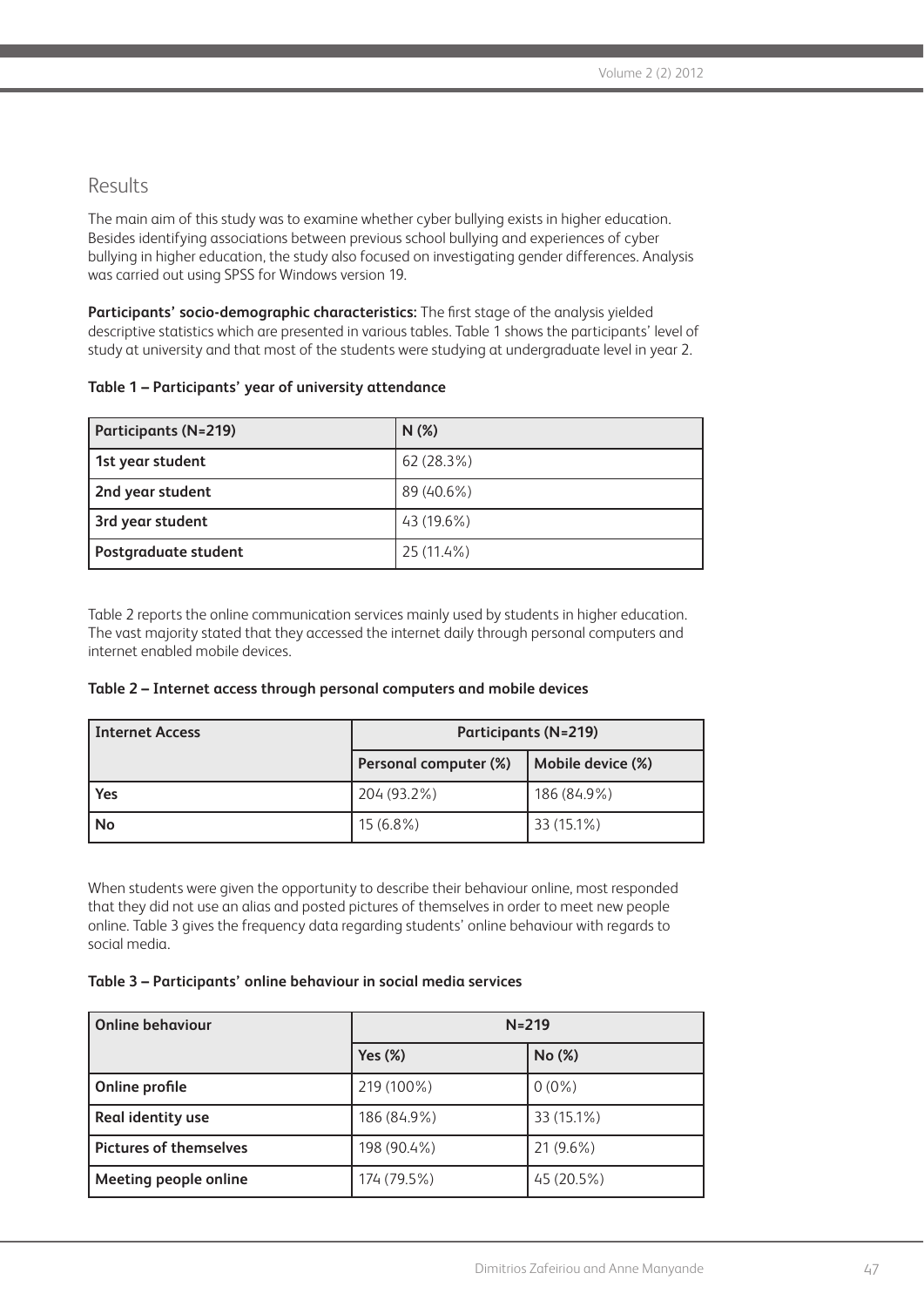**Cyber bullying prevalence in UK Higher Education:** Table 4 indicates the frequency distribution of bullying victimization in higher education. It can be seen that at least a third (33.8%) of the students were subjected to bullying during their studies although 8.2% (once or twice) were due to occasional exposure. Data at this stage does not distinguish between genders in bullying victimization. Figure 1 illustrates the prevalence rates.

#### **Table 4 – Cyber victimization experience**

| $N=219$              | Participants (%) |
|----------------------|------------------|
| <b>Never</b>         | 145 (66.2%)      |
| Once or twice        | $18(8.2\%)$      |
| Few times            | $10(4.6\%)$      |
| <b>Several times</b> | 46(21%)          |



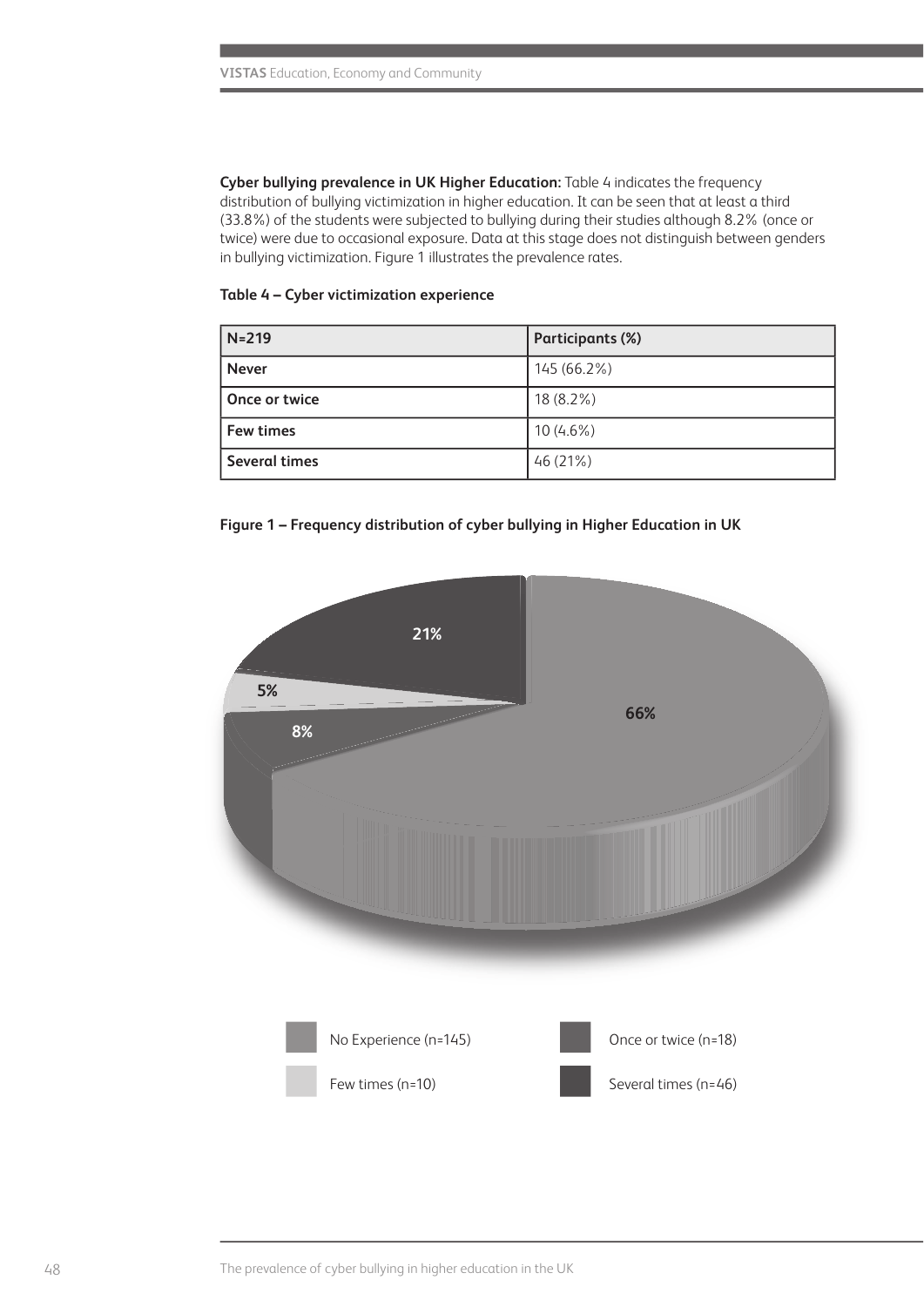Evidence from table 5 below shows the percentages of those students who confessed to having cyber bullied someone. This indicates that only a fifth (20.1%) had exposed others to bullying behaviour. This figure of perpetrators is much lower than that of those who had been at the receiving end of bullying behaviours.

| $N=219$          | Participants (%) |
|------------------|------------------|
| <b>Never</b>     | 175 (79.9%)      |
| Once or twice    | $13(5.9\%)$      |
| <b>Few times</b> | $12(5.5\%)$      |
| Several times    | 19 (8.7%)        |

Sex differences in cyber bullying behaviour: A series of independent t-tests were used to examine possible differences between males and females in being bullied or being a bully. The results show that there were no statistically significant sex differences with regards to cyber victimization (*t*(217)= –1.77, *p* > .05). Female students scored higher on the victimization scale (mean= 1.97, SD= 1.33) in comparison to their male counterparts (mean= 1.67, SD= 1.14). There were also no statistically significant sex differences in terms of cyber perpetration (*t*(217)= .154, *p* > .05). Male students scores were slightly higher (mean= 1.44, SD= 0.93) than those of female students (mean= 1.42, SD= 0.95).

Pairwise correlations between past school bullying and higher education cyber bullying behaviour: The data was analyzed by Pearson's product-moment correlation coefficients to examine possible intercorrelations between previous school bullying behaviour and cyber bullying experiences in higher education. Results showed that being bullied at school (victimization) was positively correlated with being bullied in higher education (cyber bullying victimization) (*r*= .754, *p* < 0.001). This indicates that a strong link exists between victimization in school and in higher education. Not surprisingly we identified a modest positive association between bullying at school and cyber bullying in higher education (*r*= 573, *p* < .001). Indicating that a person who was a school bully was likely to perpetuate this behaviour and act as a cyber bully later on in higher education (see table 6).

| Table 6 – Correlation matrix for school bullying and higher education cyber bullying |  |  |  |
|--------------------------------------------------------------------------------------|--|--|--|
|                                                                                      |  |  |  |

| $N = 219$                |         |         |         |  |
|--------------------------|---------|---------|---------|--|
| 1 Cyber bullying victim  |         |         |         |  |
| 2 Cyber bully            | $-.30$  |         |         |  |
| 3 School bullying victim | $.753*$ | .081    |         |  |
| 4 School bully           | .035    | $.573*$ | $-.085$ |  |

\*Significant at .001 (2-tailed)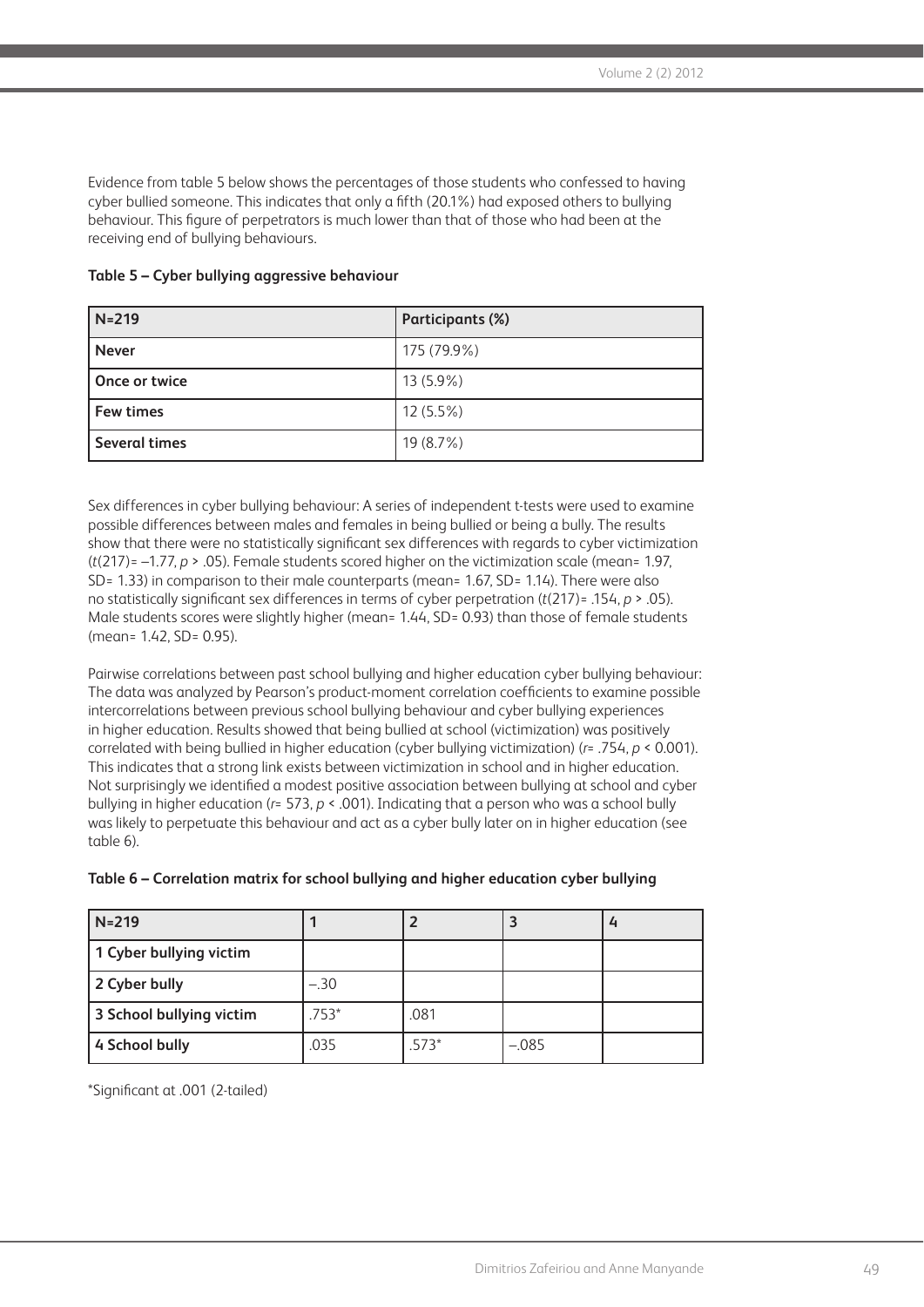### Discussion

The main aim of the present study was to establish whether cyber bullying existed in UK universities. It was found that indeed cyber bullying was prevalent, with almost a quarter of the students confessing to being victimized while a significant proportion admitted to acting as cyber bullies. The results of this study also provide support for the view of a significant relationship between bullying at school and cyber bullying in higher education and similarly victimization at school and cyber victimization at university. In addition, no significant differences were found between male and female students in both roles of victimization and bullying. The lack of significant sex differences in this study can, however, be viewed as an important finding in itself. The results of this study do add to, and concur with previous research on cyber bullying and a more detailed discussion follows.

The rates of cyber bullying victimization found in the present study are comparable with previous research particularly that of MacDonald and Roberts-Pittman (2010), who explored prevalence rates among US college students. They showed that 21.9% of students faced cyber bullying, which is similar to the 25.6% rate reported in our study. However, MacDonald and Roberts-Pittman's (2010) study noted significantly lower rates (8.6%) of perpetration when compared to our figure (14.2%). A possible explanation for the differences found could be due to the differences in sex ratio of the studies. Our study employed a fairly balanced sex ratio (55.3% vs 44.7%) in comparison to MacDonald and Roberts-Pittman (2010) (e.g. 72% vs 28%). This therefore, could be a plausible explanation for the higher rates found in our study as males tend to be more aggressive than females.

The Turkish research (Turan et al. 2011) has also reported significantly higher rates (56.1%) of victimization. However, a study like this highlights the inconsistency of an individual's conception of bullying which could be compounded further by different cultural and societal structures. The responses to questions on bullying behaviour, in terms of being bullied or doing the bullying might be interpreted differently in some cultures. It is also worth noting that there were important

methodological differences in the conduct of the studies. Turan et al. (2011) included single instances of cyber aggression in their total prevalence rate; whereas this was not the case with the present study as it included only repeated cyber bullying aggression.

Furthermore, it was hypothesized that due to women being characterized stereotypically (by some) as 'the weaker sex', there might be sex differences in relation with cyber bullying aggression and victimization. However, no such differences were found. Even though female students scored higher on the victimization scale and males higher on the aggression scale, these differences were not statistically significant. Could it be that victimization or perpetration does not depend on gender but rather on the personality of the individual? We discussed in the introduction that a typical victim had distinguishable personality traits such as more anxious, insecure, sensitive and quiet while a perpetrator was aggressive and domineering. Could personality lie at the heart of our lack of sex differences in our study? Nonetheless, these findings were not in accordance with empirical findings of school cyber bullying research, which maintain that females are significantly victimized more than males and vice versa for aggression (Li, 2007). Although research concerning prevalence of cyber bullying in higher education is still in its infancy, our failure to find sex differences in victimization and perpetration is supported by the results of MacDonald and Roberts-Pittman (2010).

Probably the most surprising outcome of this study was that there was a significant association between past school bullying behaviour and higher education cyber bullying experiences. Students who acted as bullies at school were more likely to repeat the behaviour at university. Unfortunately the phenomenon of victimization and perpetration is more widely researched in schools than in higher education. Research, particularly within schools, has identified bullying as being on a continuum (Solberg and Olweus, 2003). Our results however, resonate with those of others (such as; Li, 2007; Mishna, Saini and Solomon, 2009; MacDonald and Roberts-Pittman, 2010).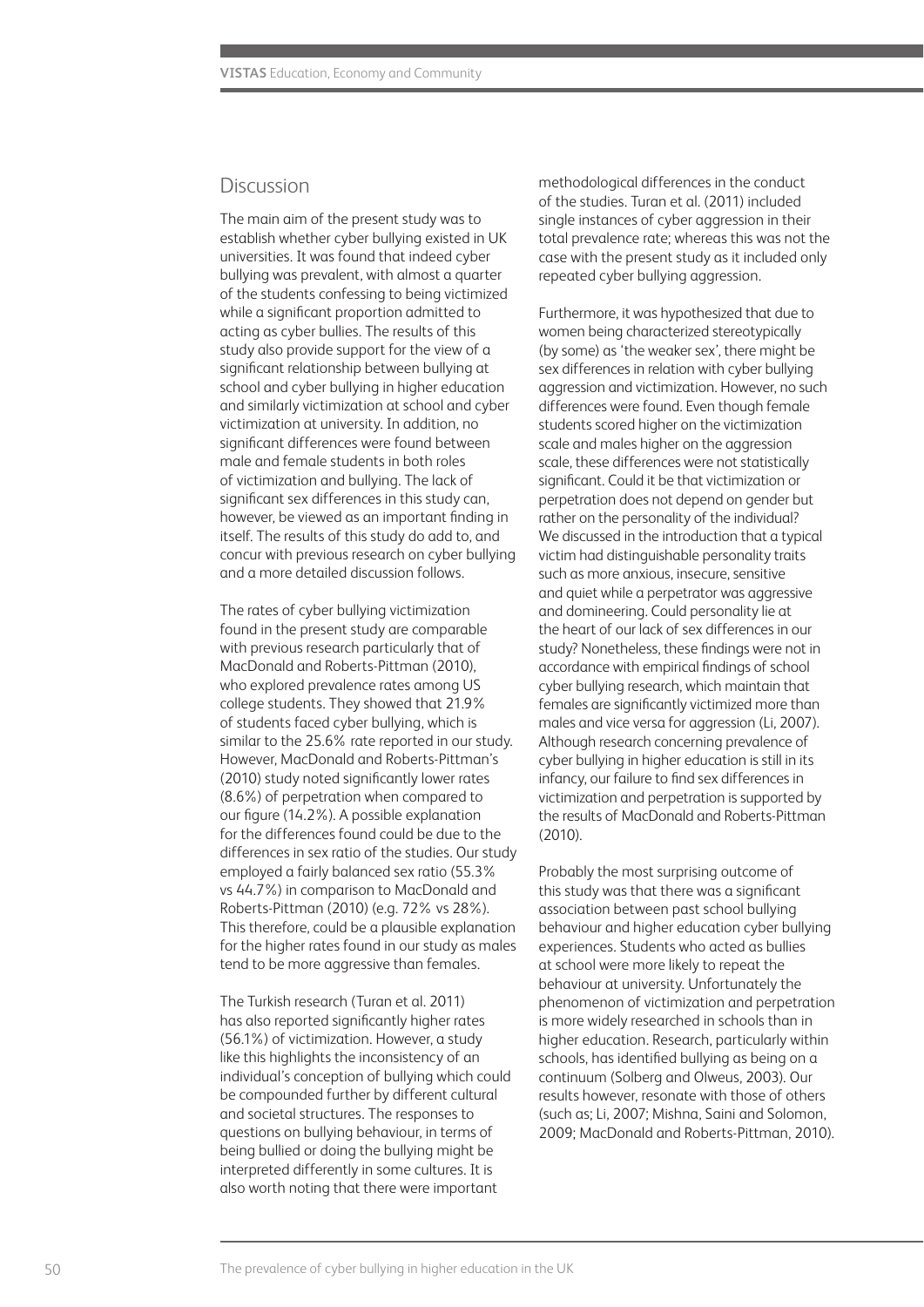# Suggested further research:

This paper did not seek to address the causes of cyber bullying but rather the prevalence of the phenomenon in the higher education context in UK. The study had several limitations which should be addressed if the research is to be advanced. The method used could have been greatly improved. Even though data regarding students' online behaviour was obtained, this was not examined as a result of cyber bullying. All participants had an online profile in a social media service like Facebook and 85% had associated this profile with their real identity. Furthermore, 90% of participants had posted pictures of themselves and approximately 80% were utilizing such services to meet other people online. This type of data however, offers valuable information in particular when taking into consideration the relationship between social media and cyber bullying. It would be advantageous for our understanding of the phenomenon to explore how and where it occurs.

Another significant limitation of the study was the employment of a cyber bullying questionnaire. Self-report questions are frequently criticized in research due to the chances of false statements. Some students might not have wanted to admit to being a bully or a victim. Therefore, bullying is highly subjective. The development of a psychometric tool capable of assessing online bullying and taking into consideration factors which have been raised by previous research, such as social intelligence, academic performance, perceived satisfaction of studies and anonymity among others, is strongly suggested. A note must be made at this point regarding anonymity. Even though it has been considered a defining characteristic of cyber bullying, it is not clear if that is still the case, since social media and in general our online life sees us stripped of it.

Individual and cultural differences should also be important aspects of future higher education cyber bullying research. Factors such as age, sex, intelligence, religion, sexual orientation, socio-economic status and nationality are extremely important if we want to understand how students in the UK, which has a diverse student population, are affected by cyber bullying, but it will also help us to put cyber bullying into context.

Further research could also investigate students' perception of cyber bullying and the impact of personality traits and social support as a coping strategy. Lastly we need to establish what cyber bullying is in today's terms and whether there is global acknowledgment of what behaviours constitute cyber bullying. Without obtaining this information it would be difficult to understand this pernicious behaviour and in consequence it will be futile to try and impose or propose policies to stop it.

# Conclusion

Despite the problems encountered when conducting research into cyber bullying, it remains a very important area of investigation. From our results, it can therefore be argued that cyber bullying exists in UK universities. Furthermore, it was found that both male and female students were equally victims and/or perpetrators. The results also showed that past school bullying experiences are strongly related to higher education cyber bullying behaviour. Research on this topic is still in its infancy but it is a very significant aspect of students' perceived satisfaction with their studies, as well as emotional, even physical well-being. As such, further research is needed in order for us to understand the phenomenon and implement successful approaches to addressing cyber bullying in higher education.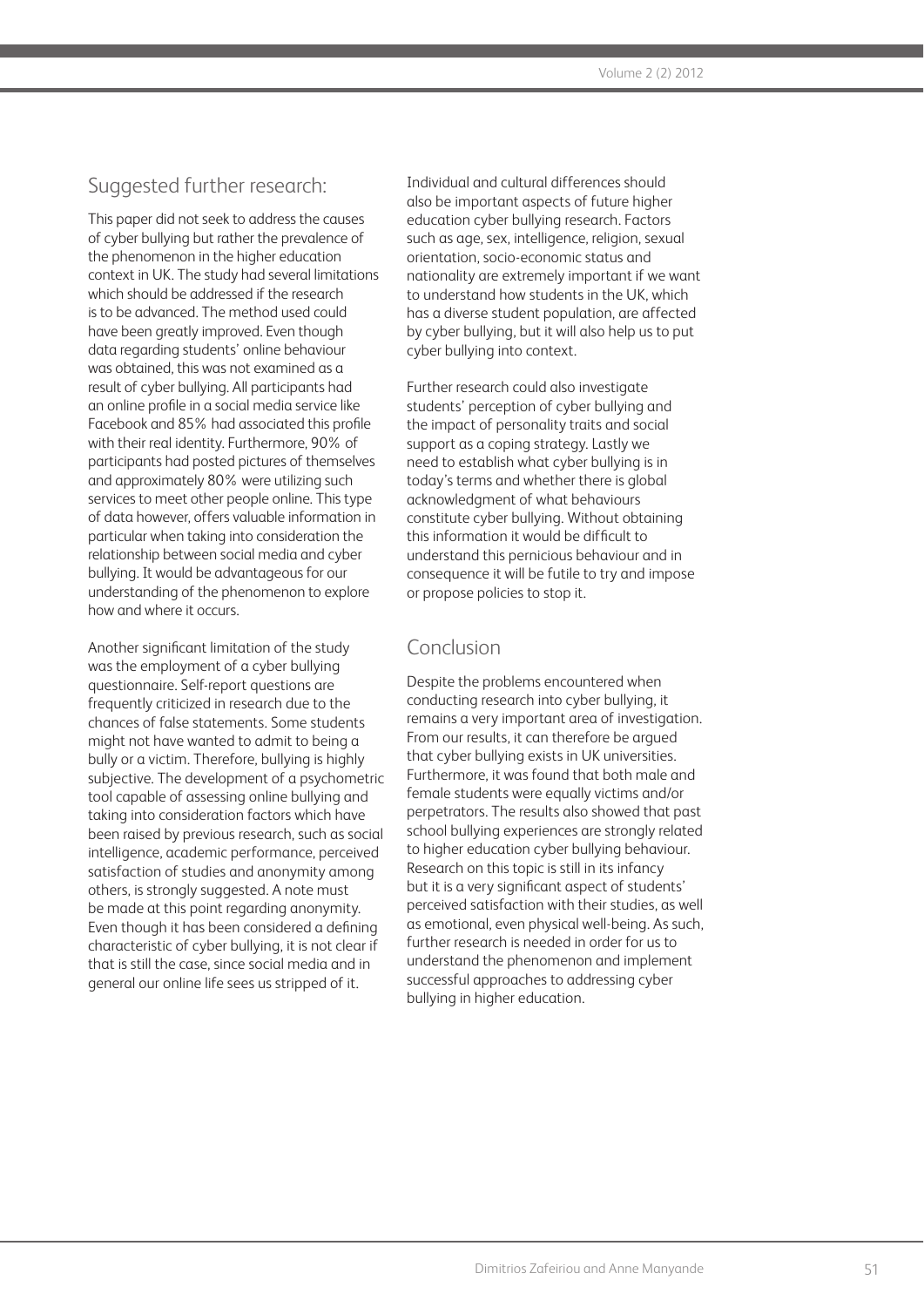### References

Bandura, A. (1986) *Social foundations of thought and action: a social cognitive theory*. Englewood Cliffs( NJ): Prentice-Hall.

Barkoukis, V. and Panagiotou, C. (2012) Didactic approaches to tackle cyber bullying. In Tsorbatzoudis H., Lazarus L. and Barkoukis, V. eds, *Cyber bullying in Greece: an interdisciplinary approach*. Thessaloniki: COPY-CITY.

Beran, T. and Li, Q. (2005) Cyber harassment: a new method for an old behavior. J*ournal of Educational Computing Research*, 32(3), p.265-267.

Boulton, M.J. and Underwood, K. (1992) Bully/ victim problems among middle school children. *British Journal of Educational Psychology*, 62 (1), p.73-87.

Glaso, L., Matthiesen, S.B. and Nielson, M.B. (2007) Do targets of workplace bullying portray a general victim personality profile? *Scandinavian Journal of Psychology*, 48 (4), p.313-319.

Hinduja, S. and Patchin, J.W. (2008) Cyber bullying: an exploratory analysis of factors related to offending and victimization. *Deviant Behavior*, 29 (2) p.129-156.

Kepenecki, Y.C. and Cincir, S. (2006) Bullying among Turkish high school students. *Child Abuse & Neglect*, 30(2), p.193-204.

Li, Q. (2007) New bottle but old wine: a research of cyber bullying in schools. *Computers in Human Behavior*, 23(4), p.1777-1791.

MacDonald, D.C., & Roberts-Pittman, B. (2010) Cyber bullying among college students: prevalence and demographic differences. *Procedia – Social and Behavioral Sciences*, 9, p.2003-2009.

Mishna, F., Pepler, D., Cook, C., Graig, W. and Wiener, J. (2010) The ongoing problem of bullying in Canada: a ten-year perspective. *Canadian Social Work*, 12(2), p.43-59.

Mishna, F., Saini, M. and Solomon, S. (2009). Ongoing and online: children and youth's perception of cyber bullying. *Children and Youth Services Review*, 31(12), p.1222-1228.

Nelson, M. (2003) School bullies going high tech. Available online at: http://www.canoe.ca/NewsStand/ LondonFreePress/News/2003/09/02/17/ 4030.html [Last accessed 13 February 2011].

O'Cionnaith, F. (2012) Erin Gallanger, Irish teen commits suicides after battle with vicious cyber bullying. *Huffington Post*. Available online at : http://www.huffingtonpost.com/2012/10/29/ erin-gallagher-irish-teen-commits-suicidebattle-cyberbullying\_n\_2040850.html [Last accessed at 2 November 2012].

Patchin, J. and Hinduja, S. (2006) Bullies move beyond the school yard: a preliminary look at cyber bullying. *Youth Violence and Juvenile Justice*, 4(2), p.148-169.

Perry, D.G., Kusel, S.J. and Perry, L.C. (1988) Victims of peer aggression. *Developmental Psychology*, 24(6), p.807-814.

Randall, P. (1997) *Adult bullying: perpetrators and victims*. London: Routledge.

Salked, L. (2009) Facebook bully jailed: death threat girl 18, is first person put behind bars for vicious internet campaign. *Mail online*. Available online at: http://www.dailymail.co.uk/news/ article-1208147/First-Cyberbully-jailed-Facebook-death-threats.html [Last accessed 8 May 2012].

Schrock, A. and Boyd, D. (2008) Online threats to youth: solicitation, harassment, and problematic content. *Enhancing child safety and online technologies: final report of the internet safety task force*. Available online at: http://cyber.law.harvard.edu/pubrelease/isttf [Last accessed 2 March 2012].

Skinner, B.F. (1953) *Science and human behavior*. Oxford: Macmillan.